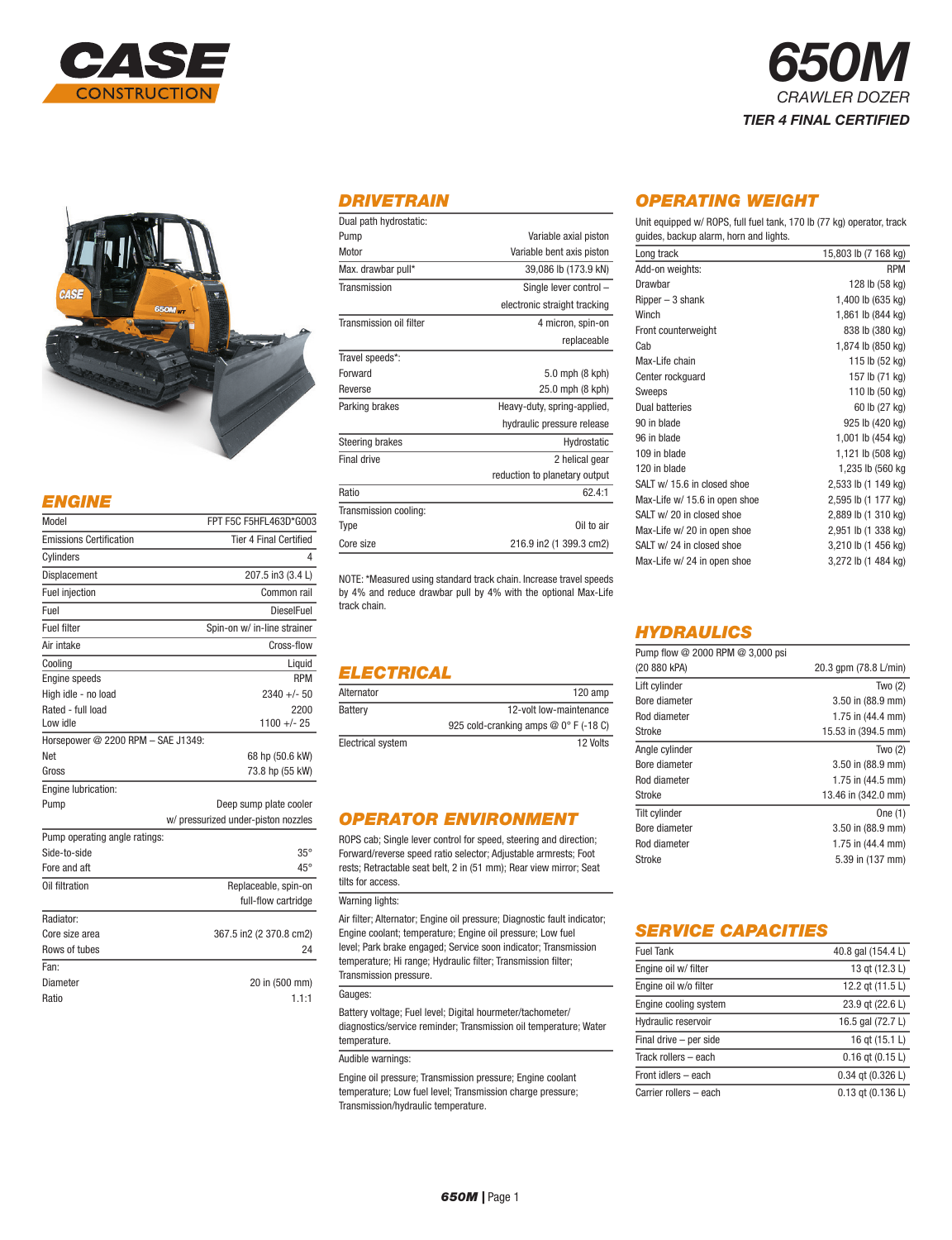### *OTHER SPECIFICATIONS*

÷.

| Undercarriage:             |                       |
|----------------------------|-----------------------|
| Track adjustment           | Hydraulic             |
| Frame                      | Rigid suspension      |
| Length of track on ground: |                       |
|                            | 85 in (2 159 mm)      |
| Track link pitch           | 6.125 in (155.575 mm) |
| Track shoe height          | $2.06$ in $(52$ mm)   |
| Pin diameter               | 1.125 in (28.575 mm)  |
| <b>Bushing diameter:</b>   |                       |
| <b>SALT track</b>          | $2.13$ in $(54$ mm)   |
| Max-Life track             | $2.68$ in $(68$ mm)   |
| <b>Bolt diameter</b>       | $0.625$ in $(16$ mm)  |
| Track shoes per side       | 40                    |
| Track rollers per side     | 6                     |

| Carrier rollers per side   |                                             |
|----------------------------|---------------------------------------------|
| Track roller rail diameter | 5.98 in (152 mm)                            |
| Track on ground:           |                                             |
| Shoe area:                 |                                             |
| 15.6 in (395 mm)           | 2,644 in2 (17 056 cm2)                      |
| 20 in (508 mm)             | 3,372 in2 (21 755 cm2)                      |
| 24 in (610 mm)             | 4,083 in2 (26 340 cm2)                      |
| Track:                     |                                             |
| Long Track:                | 15.6 in (395 mm) open grousers and Max-Life |
| Blade:                     |                                             |
| Variable blade pitch       | $52^{\circ} - 60^{\circ}$                   |
| Lift speed - per second    | 19.7 in (500 mm)                            |
| Cutting edge               | Reversible, replaceable                     |
| Width                      | 8.0 in (203 mm)                             |
| <b>Thickness</b>           | $0.625$ in $(16 \text{ mm})$                |

# Width 73.1 in (1 856 mm) Cut width 70.1 in (1 781 mm) Max. ground clearance 15.5 in (393 mm)<br>Points Replaceable Max. number of shanks Tooth spacing:<br>w/3 teeth Hydraulic cylinder<br>Diameter Diameter 3.9 in (99.02 mm)<br>Stroke 8.4 in (213 mm) Rod 1.75 in (44.5 mm)

Ripper:

Max. penetration: 15.3 in (389 mm) w/ grousers penetrated – see below Replaceable<br>3

> 31 in (785 mm)<br>Double-acting  $8.4$  in (213 mm)



Line drawings are for illustrative purpose only and may not be exact representation of unit.

## *DIMENSIONS*

|                                                                         | <b>Long Track (LT)</b>                                               |
|-------------------------------------------------------------------------|----------------------------------------------------------------------|
| <b>Blade width</b>                                                      | 90 in (2 286 mm)                                                     |
| SAE blade capacity                                                      | 1.58 yd3 (1.21 m3)                                                   |
| A. Blade height                                                         | 33.1 in (841 mm)                                                     |
| <b>B.</b> Blade lift above ground                                       | 35.1 in (892 mm)                                                     |
| <b>C.</b> Blade depth below ground                                      | 21.0 in (533 mm)                                                     |
| Blade angle both directions                                             | $22.7^\circ$                                                         |
| D. Cast reach                                                           | 11.4 in (288.4 mm)                                                   |
| E. Cut reach                                                            | $-0.37$ in $(-9.5$ mm)                                               |
| Blade tilt, each end – up to $9.7^\circ$                                | 7.72 in (196 mm)                                                     |
| Track gauge                                                             | 56.47 in (1.43 m)                                                    |
| Maximum shoe width                                                      | 15.6 in (395 mm)                                                     |
| F. Length of track on ground: Max-Life                                  | 85 in (2.16 m)                                                       |
| Area of track on ground                                                 | 2,644 in2 (1.71 m2)                                                  |
| Ground pressure                                                         | 5.98 psi (41.2 kPa)                                                  |
| <b>G.</b> Height to top of ROPS                                         | 8 ft 8 in (2 648 mm)                                                 |
| Height to top of cab with air conditioning                              | 8 ft 9 in (2 653 mm)                                                 |
| H. Ground clearance                                                     | 13.07 in (332 mm)                                                    |
| Length:<br>Blade straight with drawbar<br>I. Blade straight with ripper | 13 ft 8 in (4 180 mm)<br>16 ft 3 in (4 951 mm)                       |
| Width:<br>J. Blade straight<br><b>Blade angled</b><br>K. Over track     | 7 ft 6 in (2 286 mm)<br>7 ft 1 in (2 159 mm)<br>6 ft 0 in (1 829 mm) |